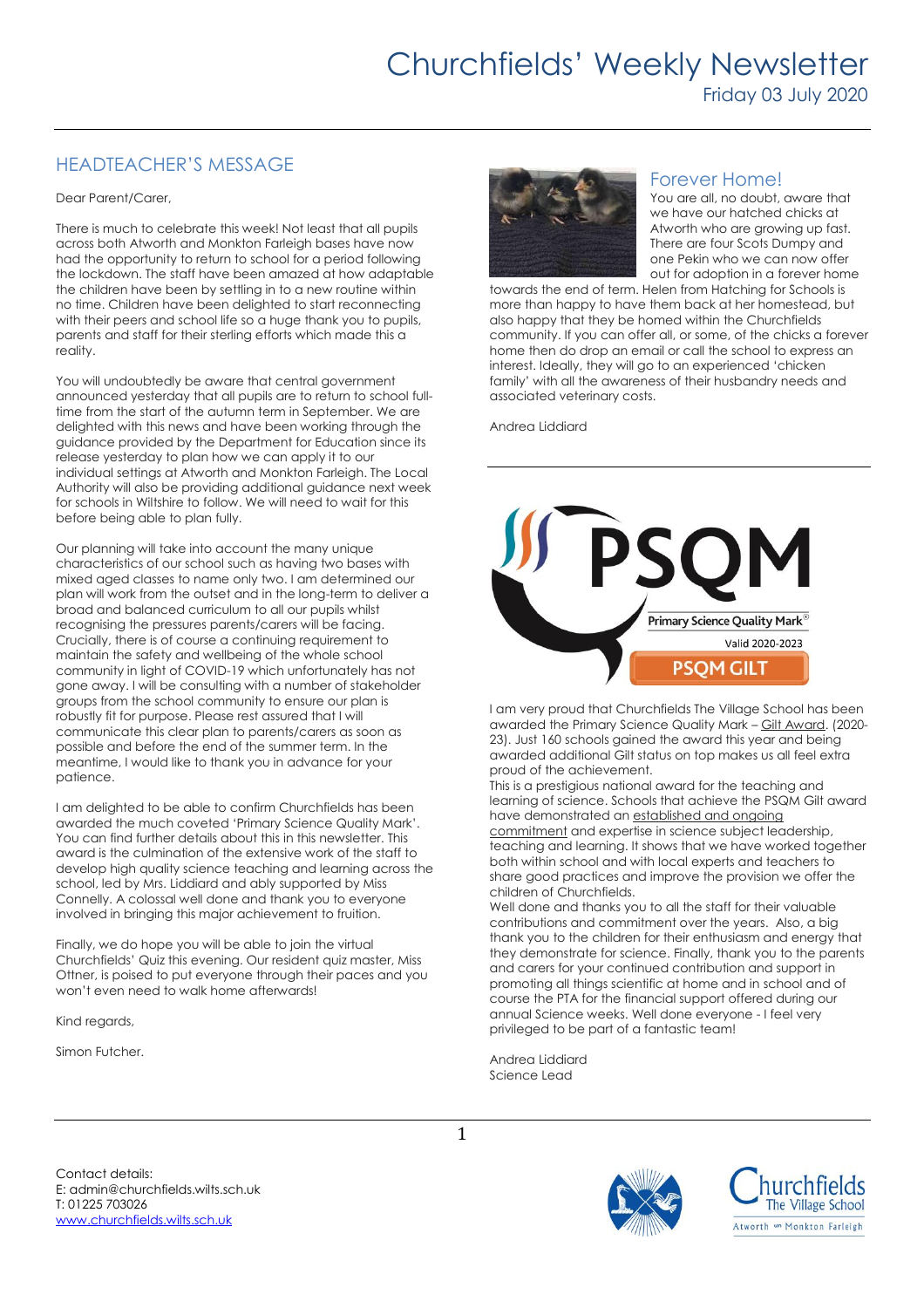# Churchfields' Weekly Newsletter Friday 03 July 2020



Churchfields School's guitar students have been having their lessons online since the start of lockdown, and their guitar teacher Anthony has found a fantastic and fun way to get the most out of learning and practicing from home.

If you'd like to try this out yourself,

there is still time to join before the end of term, or take part in the summer course - including a virtual concert mash up of student's work! A great and fun activity to supplement home schooling.

Below is a link to a YouTube video demonstrating online lessons in action:

https://youtu.be/c47T1e445iM

If you would like to join in the fun, please email Anthony at [anthonyrockguitar@gmail.com](mailto:anthonyrockguitar@gmail.com) or on 07804 129348

We can still make music - #DontDropMusic

## Class News Roundup

#### Kingfisher Class

Well what can I say? It has been another really delightful week with this awesome group. They are working their socks off and have all really impressed me with their doubling and halving skills and measuring lengths. We have started to explore and compare life in the oceans and rivers. Who knew such bizarre and wonderful creatures existed?



Kingfishers have also enjoyed observing, researching and playing with the chicks. This first-hand experience has enabled the children to discuss how we look after other living creatures as well as gain a super understanding of the life cycle of a chick. Yet again I am chuffed to bits with my class.

Well done sweethearts x x x

#### Woodpecker Class

Well it's been another busy week! We've been learning all about rivers and the water cycle and have begun to write poems about a river's journey to the sea. We have been researching weird and wonderful watery animals and creating PowerPoint presentations all about them. Mr. Keily and PH Sport have kept us very active. It was so lovely to see more of our Woodpecker friends in school this week. We are still keeping up with our spellings, Big Maths Beat That! and reading too!

#### Starling Class

Starlings have been making rafts and testing them to see if they float, checking on the chicks and if the children are fortunate sometimes the chicks let the children hold them for a couple of minutes! We've done some jellyfish and octopus art and had a mini PE lesson lead by our 2 Year 4 boys. We've had brilliant stories written about Krakens and Mermaids. The children are getting too quick thinking with answering their big maths sums so we've reduced the time by 30 seconds! We'll find out next week if they can keep up their high scores with less time!

#### **Nightingales**

It was a very exciting week for those that were able to come to our morning sessions. It was wonderful to hear all the fun and interesting things that had happened at home over the last few months and be together again. Both Year 3 and 4 learnt about an amazing and one of the mysterious underwater creatures - the giant squid! We loved learning facts about this creature and our fantastic new book inspired us to begin making a giant squid craft which we can finish next week. It really was wonderful for us to be back together again!

Miss Connelly

#### Robins

Another busy week of learning in Robin class this week! We've been really enjoying learning about rivers. We started with the Mississippi and drew its course on a map of North America, and moved onto the River Ganges and how some people believe it has special qualities. In science we have been making boats and estimating what load they could take - we were all surprised by how many cubes our little boats could carry before they began to sink! Our classroom is looking more and more marine as the weeks go on as our fantastic mermaids, fish, underwater creatures adorn the walls. It's like we are learning and working underwater!

Miss Connelly

Contact details: E: admin@churchfields.wilts.sch.uk T: 01225 703026 [www.churchfields.wilts.sch.uk](http://www.churchfields.wilts.sch.uk/)